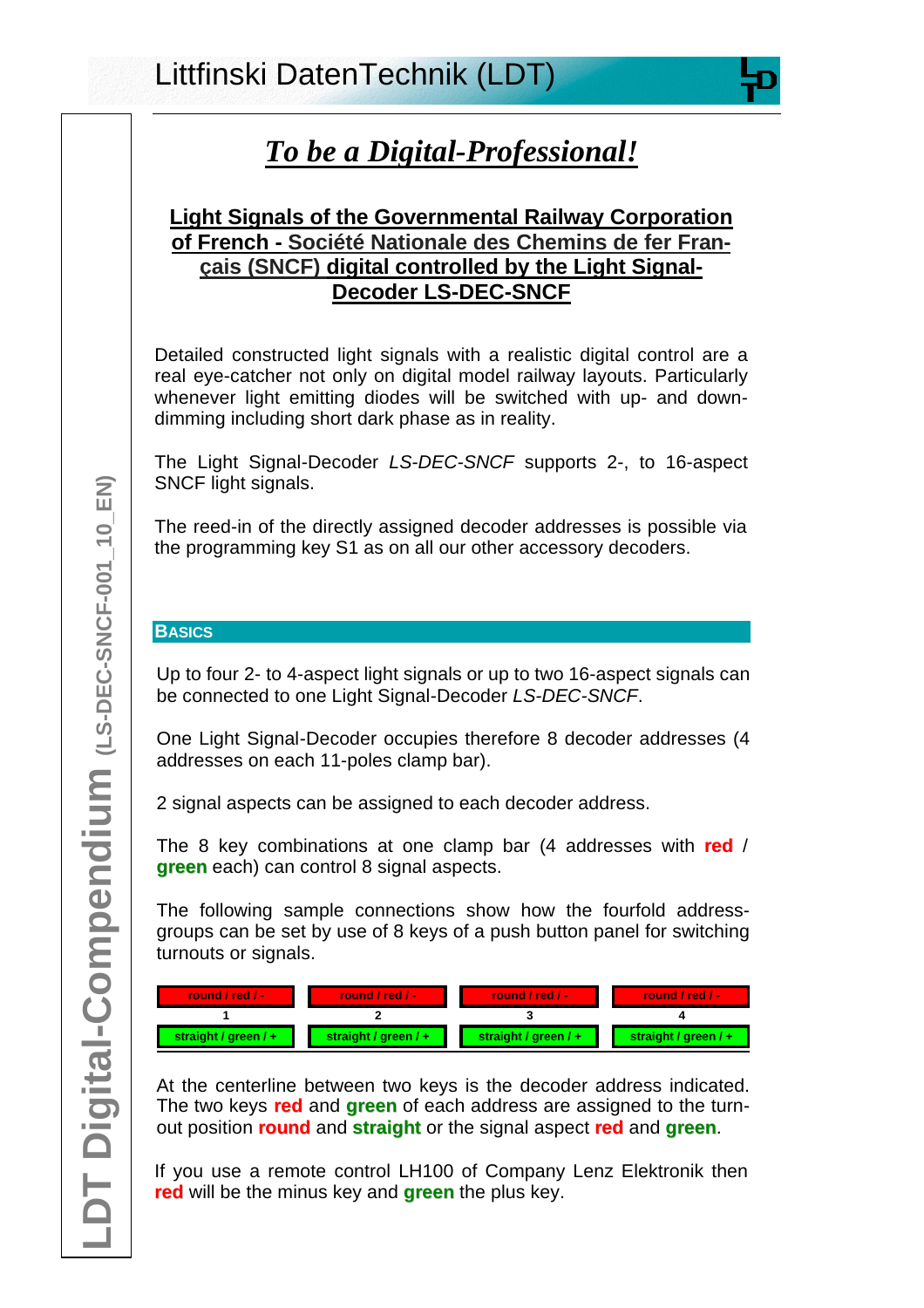## **THE DIGITAL SYSTEM**

All Light Signal-Decoders "*LS-DEC"* are suitable for the DCC data format (e.g. Lenz-, Roco-, LGB-Digital, Intellibox, TWIN-CENTER, PIKO Digi-Power-Box, DiCoStation, ECoS, EasyControl, Commander, Key-Com-DC, ZIMO, Märklin Digital= or Central Station 2) as well as for the MOTOROLA-format (e.g. Märklin Digital~ [Control Unit, Central Station 1 and 2] Intellibox, DiCoStation, ECoS, EasyControl, Commander, KeyCom-MM).

The data format will be selected via the jumper J2. If there is no jumper J2 inserted the DCC-format has been adjusted. By an inserted jumper has been the MOTOROLA-Format adjusted.

Please switch-off the complete model railway layout power supply whenever connection work has to be carried out (switch-off the transformers or unplug the mains supply).

The digital voltage will be supplied via the 2-poles clamp KL2. The colored marks **red** / **brown** next to the clamp are usually used by MÄRKLIN-Motorola. Other systems such as Lenz Digital are using the letters "J" and "K".

The external alternated voltage supply of  $14$  to  $18$ Volt  $\sim$  (e.g. light-output of a model railway transformer) will be supplied via the two poles clamp KL1 to the decoder. It is possible to supply power to the decoders by the digital current (directly connection between clamp KL1 and clamp KL2). But this will be recommended by small layouts only because in this case will be "valuable" and "expensive" digital current wasted for the supply of the modules and for switching the drives.

If the digital current intensity will not be sufficient (command stations with included integrated booster supply mostly 2,5 to 5 Ampere) for the driving and operation of the layout it is required to use additional digital amplifiers (=booster e.g. "*DB-2*" or "*DB-4*"). This will certainly require additional wiring and further cost (therefore "expensive" digital current).

As well for the light signal decoder is it recommended to install a separate second ring conductor for the digital current as by the turnout decoders and a third ring conductor for the supply voltage.

The digital information for the accessory decoders should never be taken directly from the rails. The traveling of locomotives can influence the digital signal by producing continually a kind of loose contact signal. This can result to the problem that the decoder cannot understand the transmitted signal. For this reason will be the loc-commands continually repeated. Especially for the switch-commands which will not be transmitted several times as done by the loc-commands is it possible that commands will be getting lost if the digital information has been taken directly from the rails.

n Adjusting the correct data format!

> n **Booster**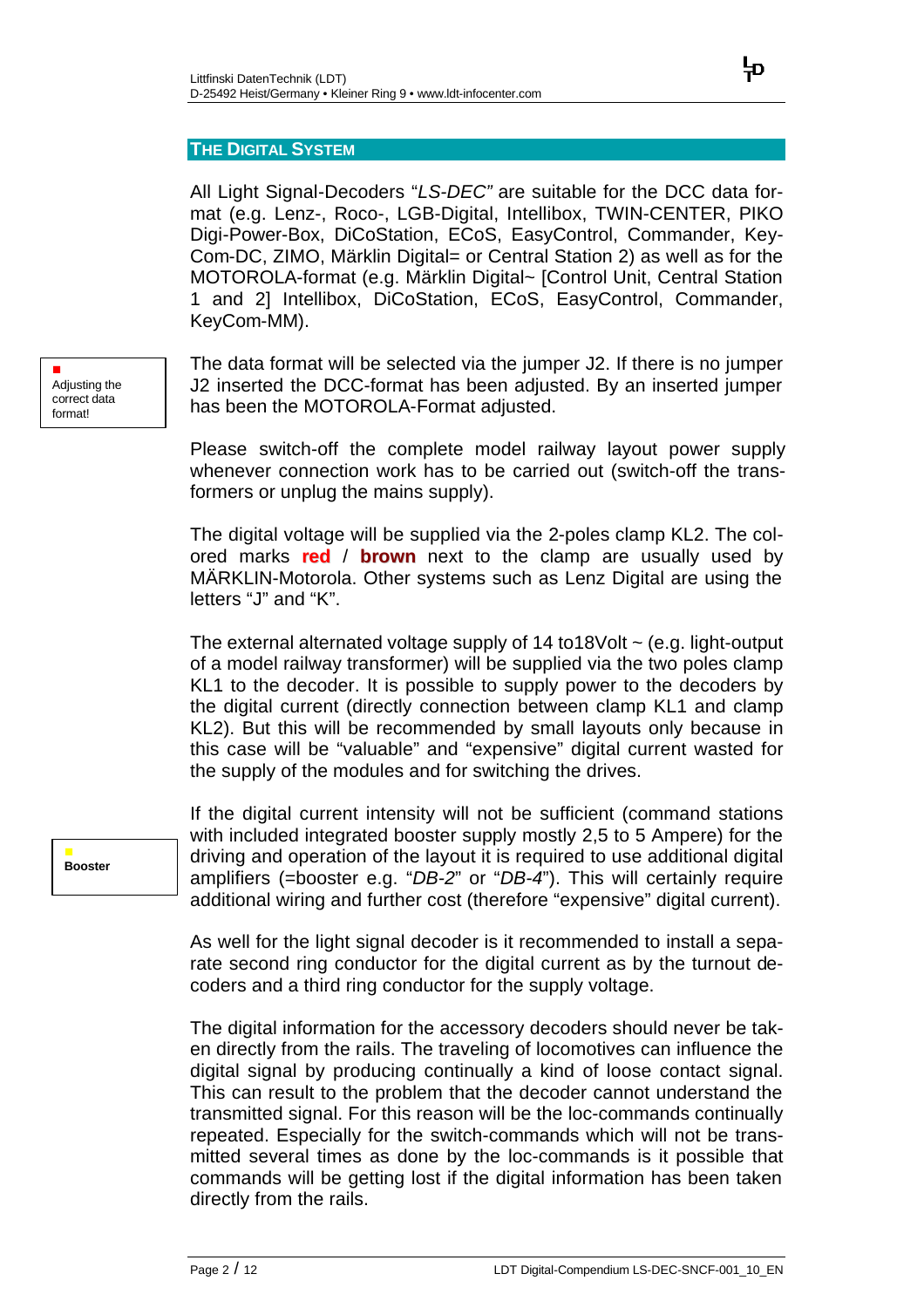### **SIGNAL TECHNIQUE**

뉴

The most LED equipped light signals available on the market contain a common anode connection (positive terminal) and integrated serial resistors at the colored LED-wires. The common wire shall be connected at the light signal decoder to the "+" terminal and the jumper J1 shall not be inserted!

On all our Light Signal-Decoders is a connection of light signals with common cathode (negative terminal) possible. For this assembly shall the common wire connected to the "-" terminal and the jumper J1 has to be inserted!

All our decoder modules contain an integrated serial resistor of 330 Ohm on each output. The light emitting diode will take then a current of about 10 mA. The brightness of the light emitting diodes should be sufficient. If individual LEDs will be to bright is it possible to match the brightness to your requirement by assembly of additional external resistors within the LED connection wire. The actual resistor value of some 100 Ohm has to be determined by test.

The different SNCF-signal types allow various connection possibilities. The following paragraphs shall explain exemplary these connection samples. As the two 11-poles connection clamps are wired identical the explanation of the corresponding signal aspects please refer mostly to one clamp bar only.

To assure that you are able to assign the single wires of the light emitting diodes of the light signals correctly to the clamps of the light signaldecoder you should attend to the markings (e.g. *RT1* or *GE1*) at the following signal images.

The marks next to the light emitting diodes of the signals do not always correspond to the real signal colors but refer to the connection at the Light Signal-Decoder *LS-DEC.*

Please notice that the Light Signal-Decoder does not simply switchover the signal aspects but is dimming the light emitting diodes realistic upand down. Additionally there will be a dark phase of about 0,4 sec. between the signal aspects. During the dark phase is it not possible for the decoder to process incoming digital commands. Therefore you should not send switch commands at a very fast sequence. In any case it will be more realistic if the commands will be released with a little delay.

The following sample connections refer to the different SNCF-light signals. Within our delivery range we offer as well Light Signal-Decoders for signals of the German Railway (DB and KS), the German National Railways (DR), the Austrian Federal Railways (OEBB) the Swiss Federal Railways (SBB), the Nederlandse Spoorwegen (NS), the National Maatschappig of the Belgium Spoorwegen (NMBS), the Governmental Railway Corporation of Italy (FS) and the British Railway (BR). The connection of these signals will be explained within separate pages of our Digital-Compendium.

n **LED – Light Emitting Diode**

n General Note

Important Tip

n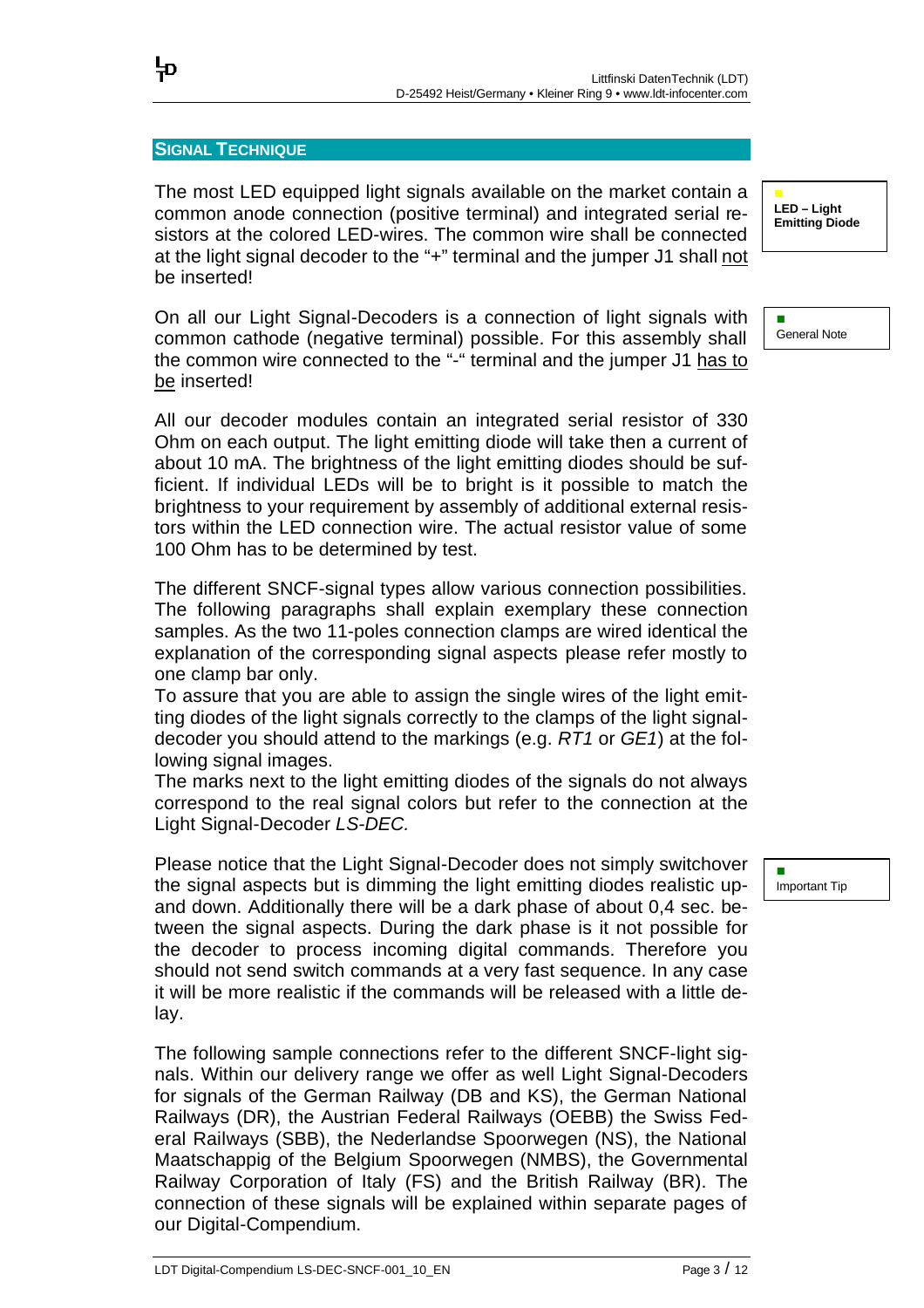## **TWO 2- TO 4-ASPECT SIGNALS ON EACH CLAMP BAR**

At our first sample connection are at the left clamp bar two 3- and at the right clamp bar two 2-aspect signals connected:



n sample connection of 2- and 3 aspect light signals (page\_1460)

oder Booster From command station or booster

The signals connected to the left side occupy e.g. the decoder addresses 1 to 4. The addresses 5 to 8 will be used by the right signals. Each 3-aspect signal at the left clamp bar occupies 2 decoder addresses. For the two 2-aspect signals at the right side will be only one decoder address for each signal required. All signals can be switched independently.

After switching-on the layout the light signal decoder will switch all signals at first to red (train stop / Carré C).

For switching the upper signal on the left clamp bar to green (drive / Voie libre VL) you have to activate the key **green** of the address 1. The following key-table shows the relation of signal aspects to the keys to the corresponding digital addresses:

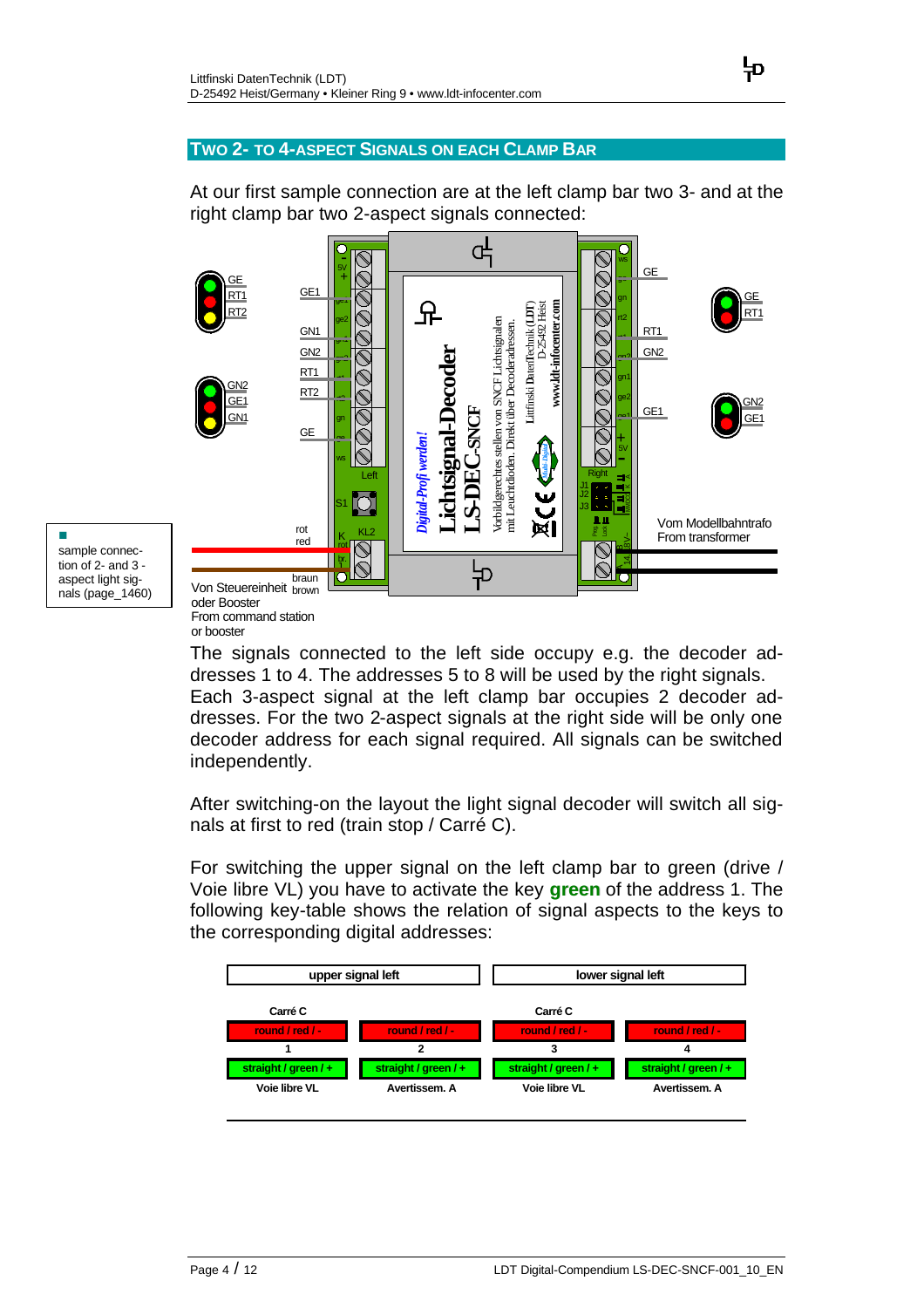To switch e.g. the lower signal of the right clamp bar to green (drive / Voie libre VL) you have to activate the **green** key of the address 7. The following table shows the setting of keys and the assignment of digital addresses:

뉴



The following sample connection shows the digital control of three 4 aspect and one 3-aspect signals by the Light Signal-Decoder *LS-DEC-SNCF*:



The following key-table shows the setting of keys and the assignment of digital addresses respectively signal aspects for the left clamp bar:

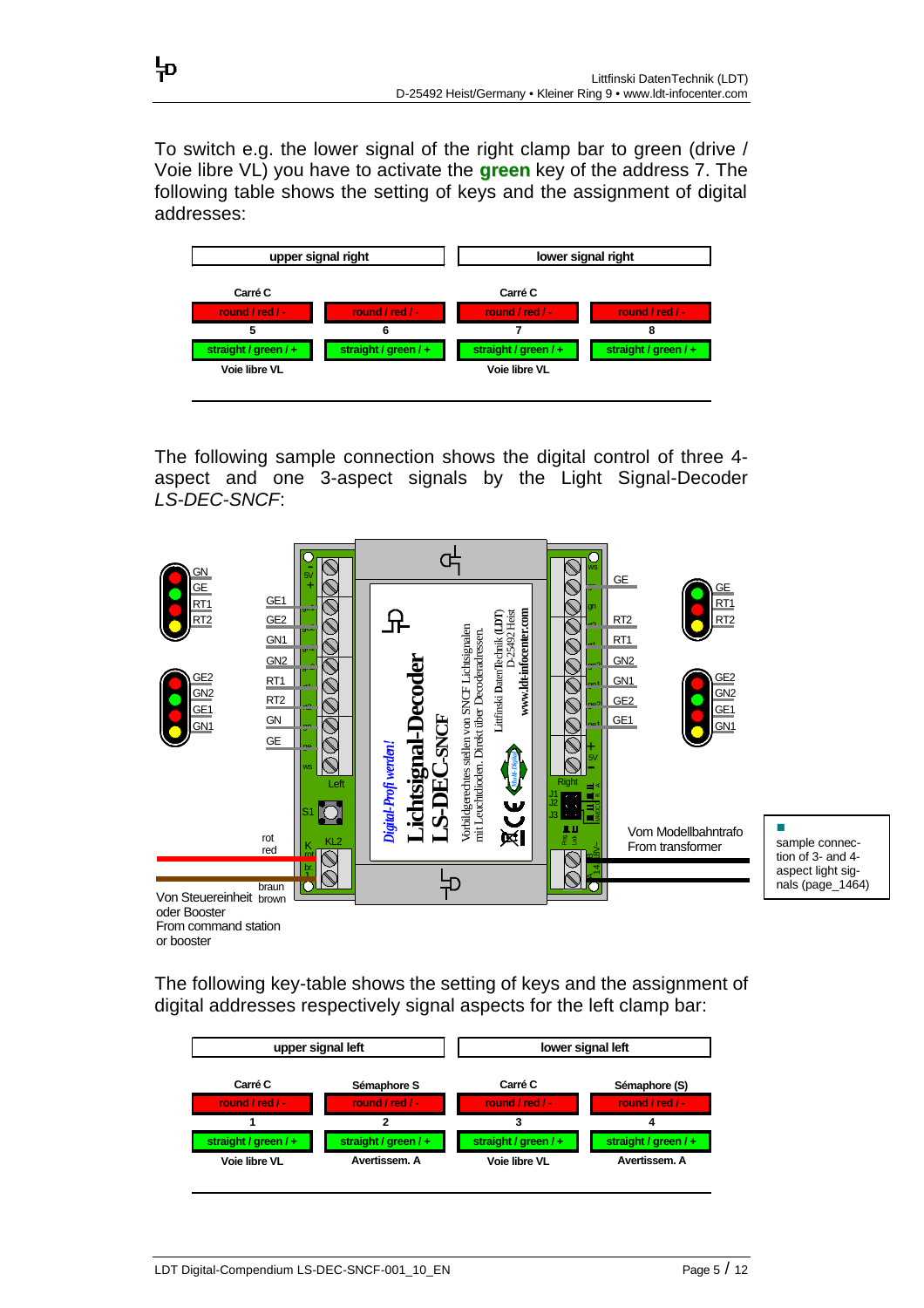The addresses 5 to 7 will be exemplary used from the two signals at the right:



# **ONE UP TO 16-ASPECT SIGNAL ON EACH CLAMP BAR**

During programming of the decoder addresses of one clamp bar is it possible to arrange that via this clamp bar one up to 16-aspect signal can be controlled. At the next section "Programming" you can find for this feature detailed information under "Important Information".

Via the first two addresses of the programmed fourfold-address group of this clamp bar is it possible to control four signal aspects.

As a total of up to 16 signal aspects can be controlled it has to be one of four signal aspect groups selected via the third and fourth address of the programmed four-fold address group.

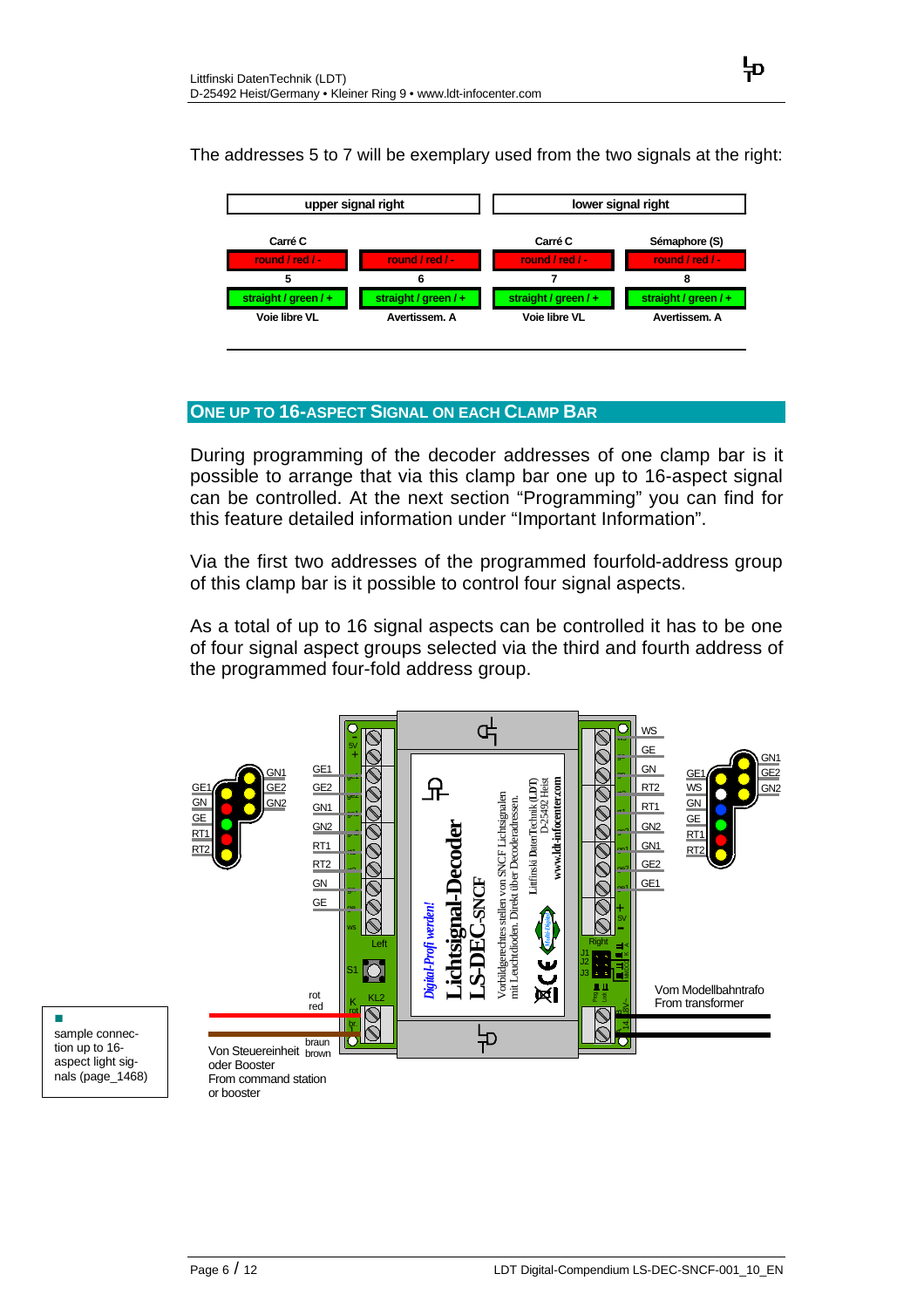The following key-occupancy shows the relation for the two connected signals with up to 16-aspects.

After switching-on both signals will show the aspect stop (Carré C).

뉴

If now e.g. the left signal shall indicate the aspect signal Sémaphore (S) it is required at first to activate the address 3 key **Green** of the second signal aspect group and then the address 2 key **Red**.

Only the colored marked keys are required for the switching of signals:

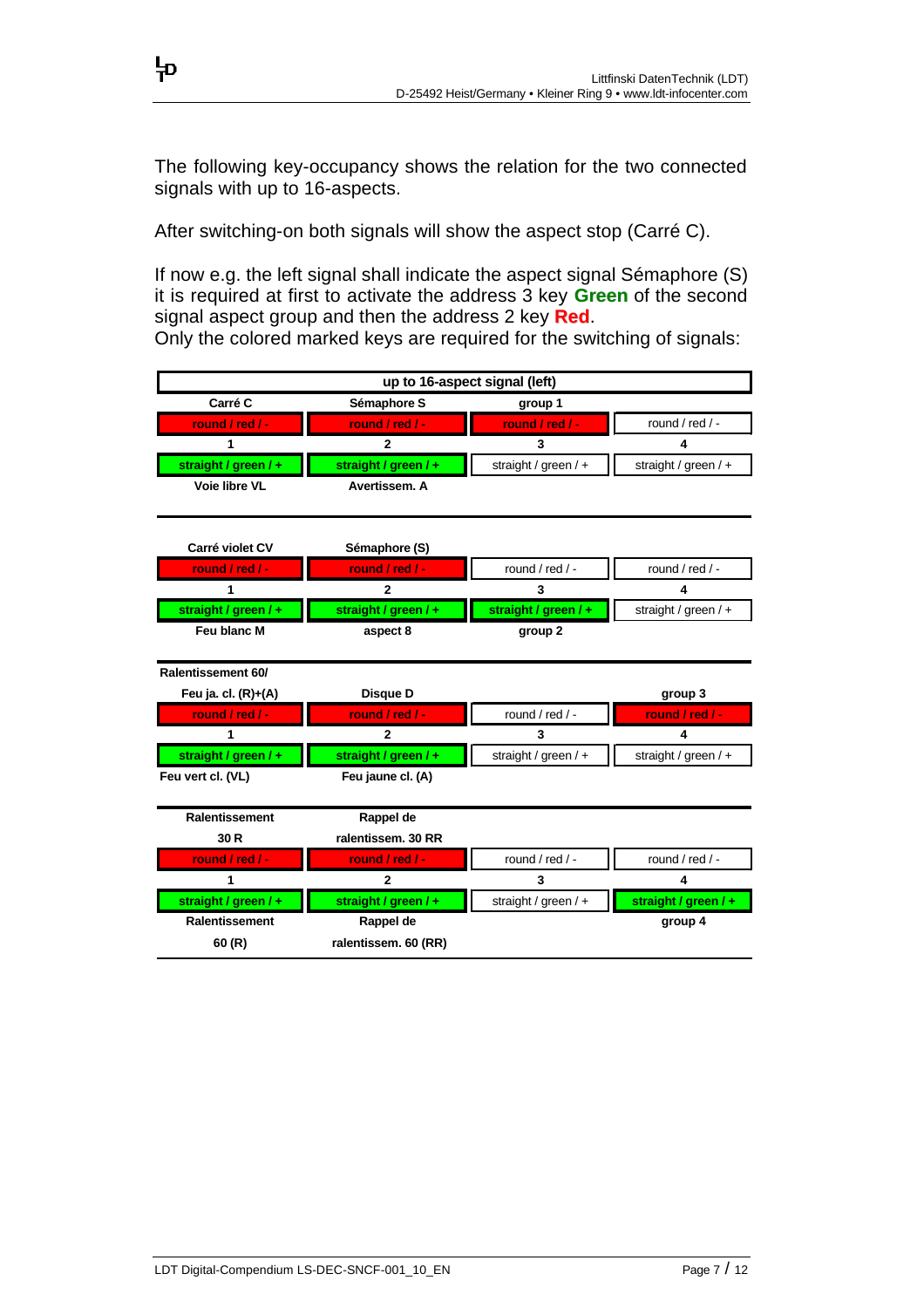For indicating e.g. at the right signal the aspect Rappel de ralentissement 60 (RR) it is required at first to activate the address 8 key **Green** for the third signal aspect group and then the address 6 key **Green**. At the sample has been the four-fold address group 5 to 8 assigned to the signal at the right clamp bar.



Via the available 4 signal aspect groups can be max. 16 signal aspects selected.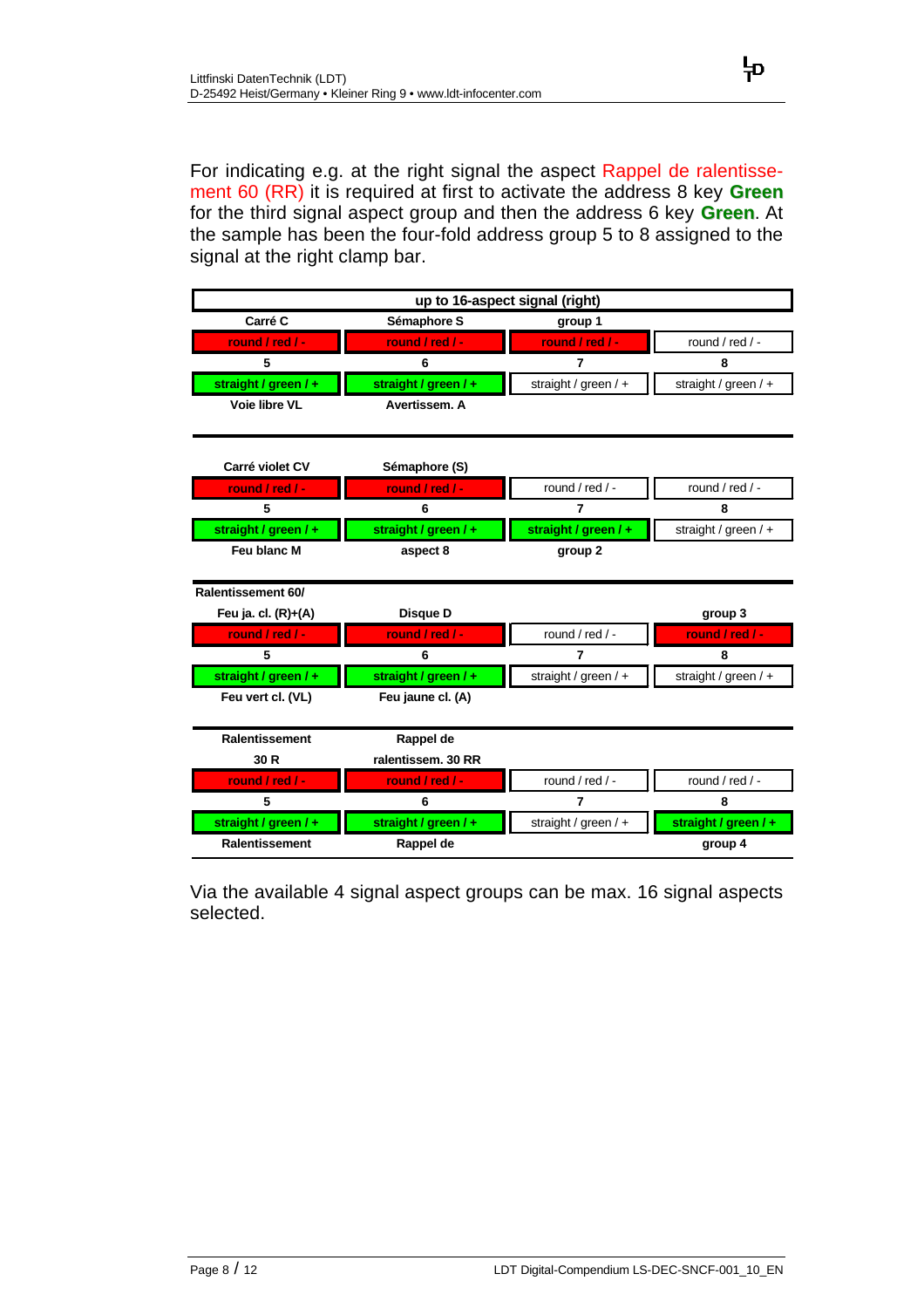# **SIGNAL COMBINATIONS AT THE** *LS-DEC-SNCF*

뉴

During programming of addresses can be individual selected if two 2- to 4-aspect signals or one up to 16-aspect signal shall be controlled via this particular clamp bar. The next sample connection shows a possible combination of signals on one Light Signal-Decoder *LS-DEC-SNCF*. There is one 3- and one 4-aspect signal connected to the left clamp bar. Via the right clamp bar can be one up to 16-aspect signal digital controlled:



oder Booster From command station or booster

The 3-aspect signal will be exemplary controlled via the two addresses 1 and 2. The 4-aspect signal will be controlled via the addresses 3 and 4.

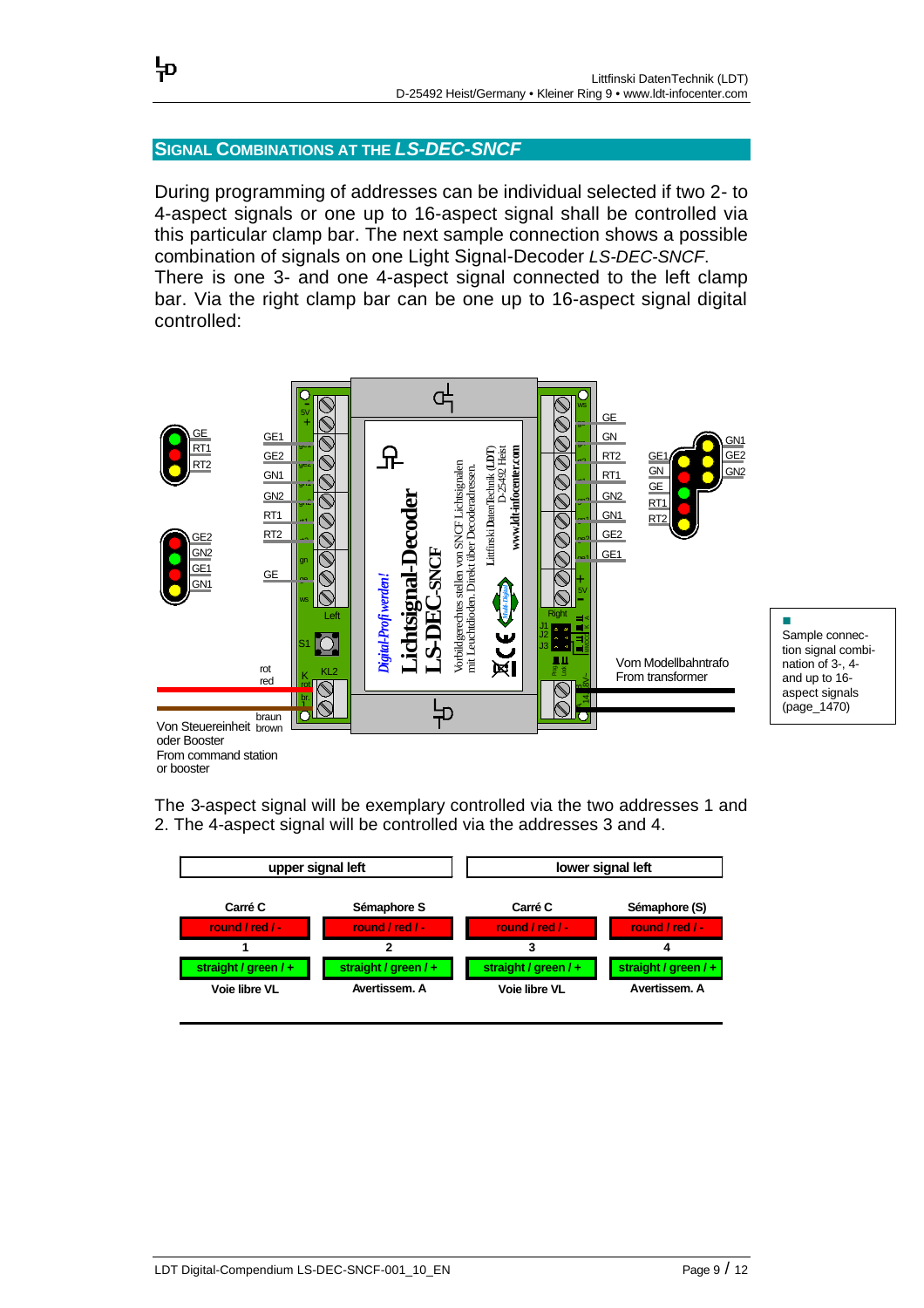Via the addresses 5 to 8 will be the up to 16-aspect SNCF-signal at the right clamp bar of the Light Signal-Decoder *LS-DEC-SNCF* controlled. There will be the signal aspect group selected via address 7 and 8. The actual signal aspect will be selected via address 5 and 6.

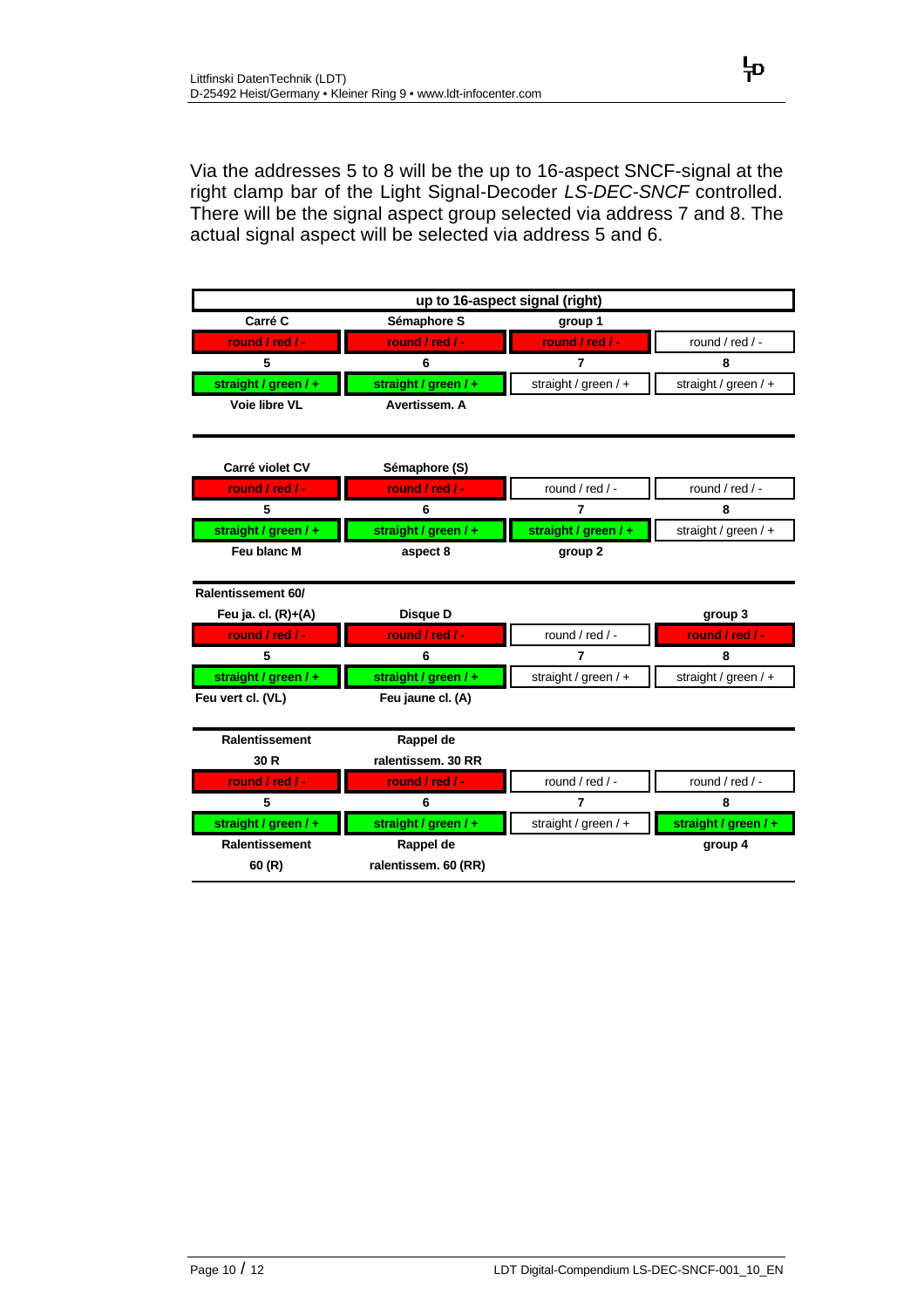### **PROGRAMMING**

뉴

For the programming of the digital addresses is it important that the jumper (J3) has been inserted.

The Jumper J3 can be removed after successful programming.

This action will protect the memory of the Light Signal-Decoder *LS-DEC-SNCF* against overwriting.

The assigning (learning) of digital addresses has to be done for each module individually. After activating the decoder programming key S1 two light emitting diodes at the left clamp bar will lighten-up at a 1,5 sec. interval. The module has now been set into the learning mode. Now is it required to activate one key of the wanted group of four  $(1 - 4, 5 - 8)$ etc.) at the command station. The module takes over those four addresses and confirms this by flashing the light emitting diodes a little faster.

By activating again the programming key S1 the two light emitting diodes will flash at the right clamp bar of the module. Again is it required to activate a key of a group of four at the command station. The decoder will confirm again the addressing by a faster flashing. The third activation of the programming key S1 will complete the learning process. The addresses are now being stored permanently at the decoder and all signals will be switched automatically to red.

If the Light Signal-Decoder *LS-DEC-SNCF* shall control on one clamp bar two 2- to 4-aspect signals or one up to 16-aspects signal has to be selected together with the decoder address. If the decoder address will be programmed with the command turnout **straight** or signal **green** you should arrange the clamp bar so that the control of two 2- to 4- aspect signals will be possible. For the other case (turnout **round** or signal **red**) you should program the clamp bar that a up to 16-aspect signal can be controlled.

Our recommendation at this point: Carry out the programming of decoder addresses before you install the decoder module below your layout. It is obvious that it is much easier to handle the module with all the connection on a workbench instead overhead below the layout. After completing the programming please mark the particular module with the assigned digital addresses (e.g. label with pencil letters " $5 - 8$ " for the second group of four).

A first functional test of the decoder has now already been completed. Eventually possible failures (e.g. module defect) will be excluded in advance. After complete assembly of the module at the layout it would be very difficult to undertake this procedure.

n Important informationt

n General Note